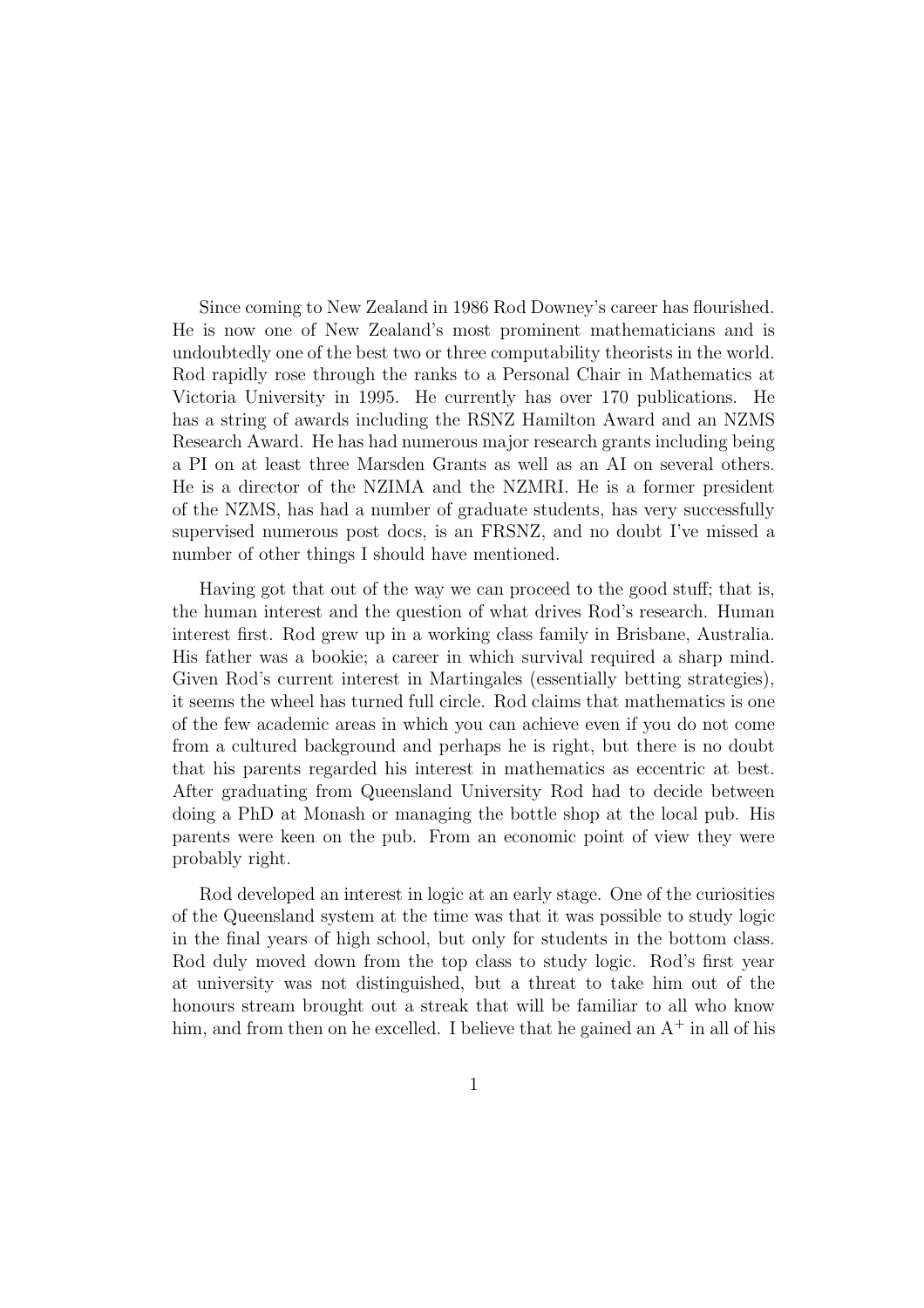papers in his honours year with the exception of a course in Combinatorics. Of course, this meant that subsequently some of his best research has had strong interactions with combinatorics.

Given his research output it is remarkable that Rod has time for anything else, but the energy and enthusiasm with which he tackles mathematics is also evident in his recreation. Rod has always been a keen sportsman. While a PhD student he represented the state of Victoria in volleyball. Rod tells me he thoroughly enjoyed the black art of being a rugby forward in his youth (why am I not surprised). He played squash to a high standard and is currently a keen tennis player. But amongst sports, it is surfing that is his lifelong passion. I guess that most surfers need a day job and what could be better than being an academic with its generally flexible hours. Rod and Mike Fellows developed the fundamental ideas of paramaterized complexity (now a significant branch of theoretical computer science) while on a surfing trip around New Zealand; something to think about for those who would seek to prescribe how mathematical research ought be undertaken.

Apparently Rod's wife Kristen first encouraged him to take up Scottish Country Dancing. In characteristic style the interest developed rapidly and now he is even a qualified teacher — something achieved only at the end of a lengthy and arcane process. He has also written numerous dances leading to the marvelously named "Cane Toad Collection". Rod's individuality is evident to all who meet him, but a quick proof can be obtained by examining the cardinality of the intersection of the set of mathematicians, surfers and Scottish Country Dancing teachers.

Rod's research is broad ranging and far reaching. While it is impossible here to begin to do justice to it, there are several themes that run through his work. A strong theme is the question of what it means for an object to be more "complex" than another and how does one measure this. This is entwined with the theme of trying to understand the intrinsic difficulty of computation. Rod takes a very broad view of these themes. For example, his view of "complexity" ranges from Turing reducibility to polynomial-time reducibility to parametric reducibility. In addition, his view of a reasonable object to study has no bounds. He has studied objects which only appear in computability theory such as the c.e. sets and degrees, index sets, and  $\Pi_1^0$ -classes to almost any type of graph or algebraic structure.